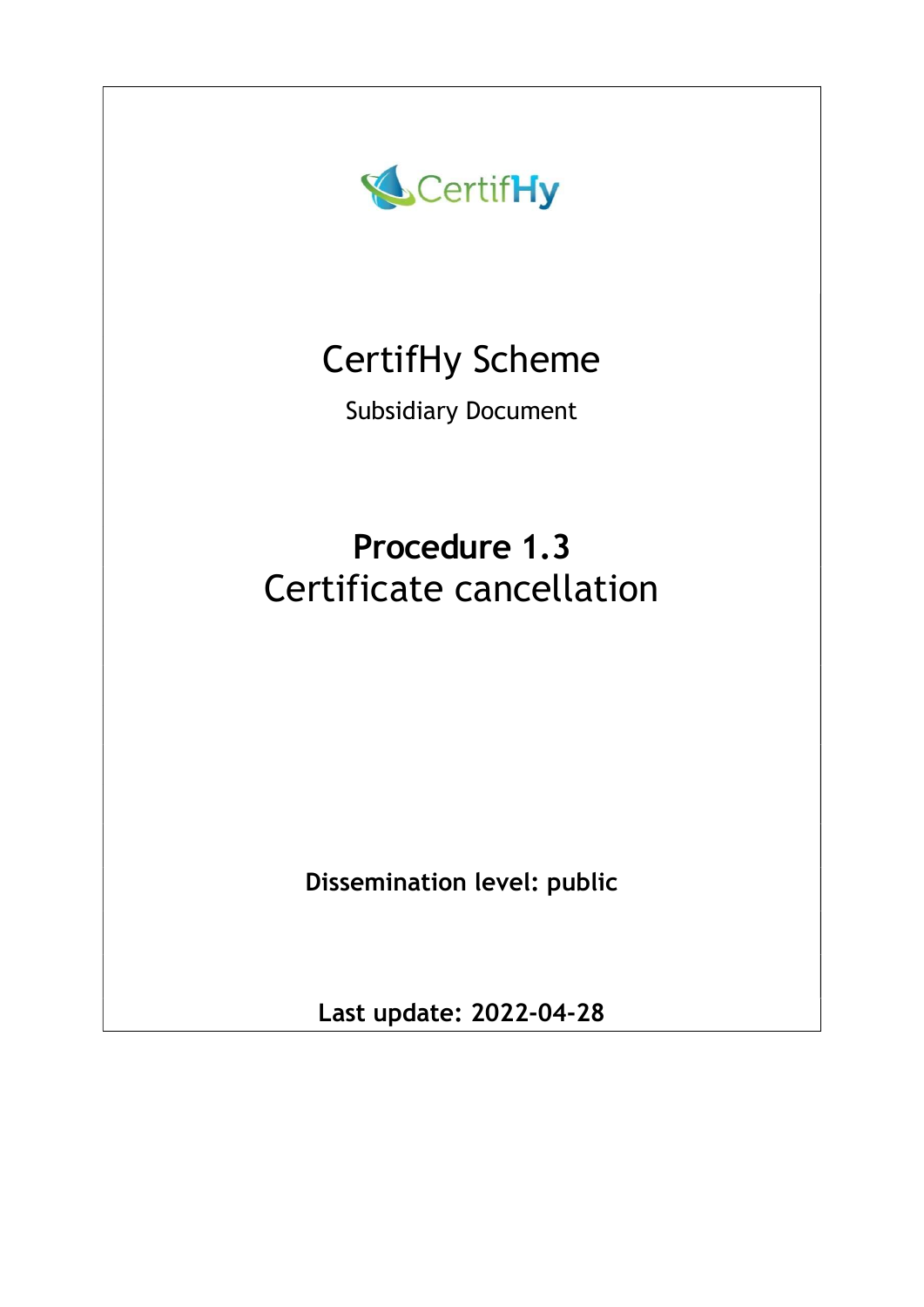



# Contents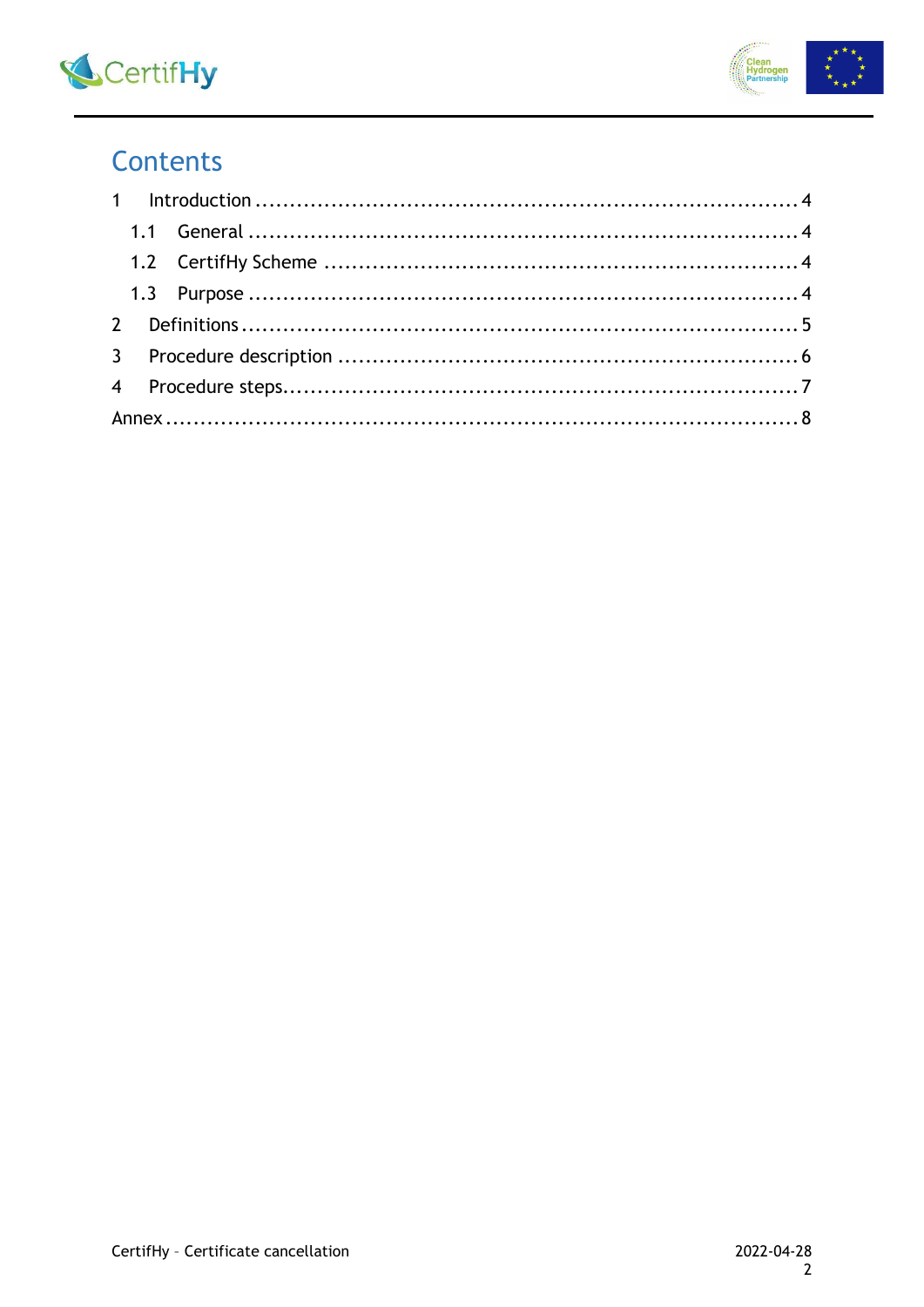



### Status of this document

This document, CertifHy-SD Procedure 1.3 Certificate cancellation, is a subsidiary document to the 'CertifHy Scheme' of CertifHy.

In the event of conflict between the text of the CertifHy Scheme and the text of this document, the CertifHy Scheme shall always take precedence.

The CertifHy-SD Procedure 1.3 Certificate cancellation document was formally approved by the CertifHy Stakeholder Platform on 28 April 2022.

The effective date of this CertifHy Scheme subsidiary document is 29 April 2022.

| <b>Change history</b> |  |
|-----------------------|--|
|-----------------------|--|

| Version | <b>Date</b> | Description                                                               |  |  |
|---------|-------------|---------------------------------------------------------------------------|--|--|
| 0.1     | 2018-02-13  | Initial draft                                                             |  |  |
| 0.2     | 2018-02-26  | First working draft                                                       |  |  |
| 0.3     | 2018-05-18  | Working draft                                                             |  |  |
| 0.4     | 2018-06-15  | WG1 feedback from webinar                                                 |  |  |
| 0.5     | 2018-11-27  | <b>Content of Cancellation Statement</b><br>(referrer to Scheme document) |  |  |
| 0.6     | 2019-01-15  | Procedure cover and status streamlined                                    |  |  |
| 0.7     | 2019-01-30  | Annex: Screenshot Certificate cancellation<br>request                     |  |  |
| 0.8     | 2019-02-18  | Commercial settlements outside Registry                                   |  |  |
| 0.9     | 2019-02-21  | Logo, doc status, dissemination level                                     |  |  |
| 0.10    | 2019-03-04  | CertifHy WG1 endorsed                                                     |  |  |
| 1.0     | 2019-03-11  | CertifHy Steering Group endorsed                                          |  |  |
|         | 2019-03-25  | CertifHy Stakeholder Platform endorsed                                    |  |  |
| 1.1     | 2021-08-09  | Adjustment to EECS requirements                                           |  |  |
| 1.2     | 2022-04-19  | CertifHy WG1 endorsed                                                     |  |  |
| 1.3     | 2022-04-27  | CertifHy Steering Group endorsed                                          |  |  |
| 2.0     | 2022-04-28  | CertifHy Stakeholder Platform endorsed                                    |  |  |
|         |             |                                                                           |  |  |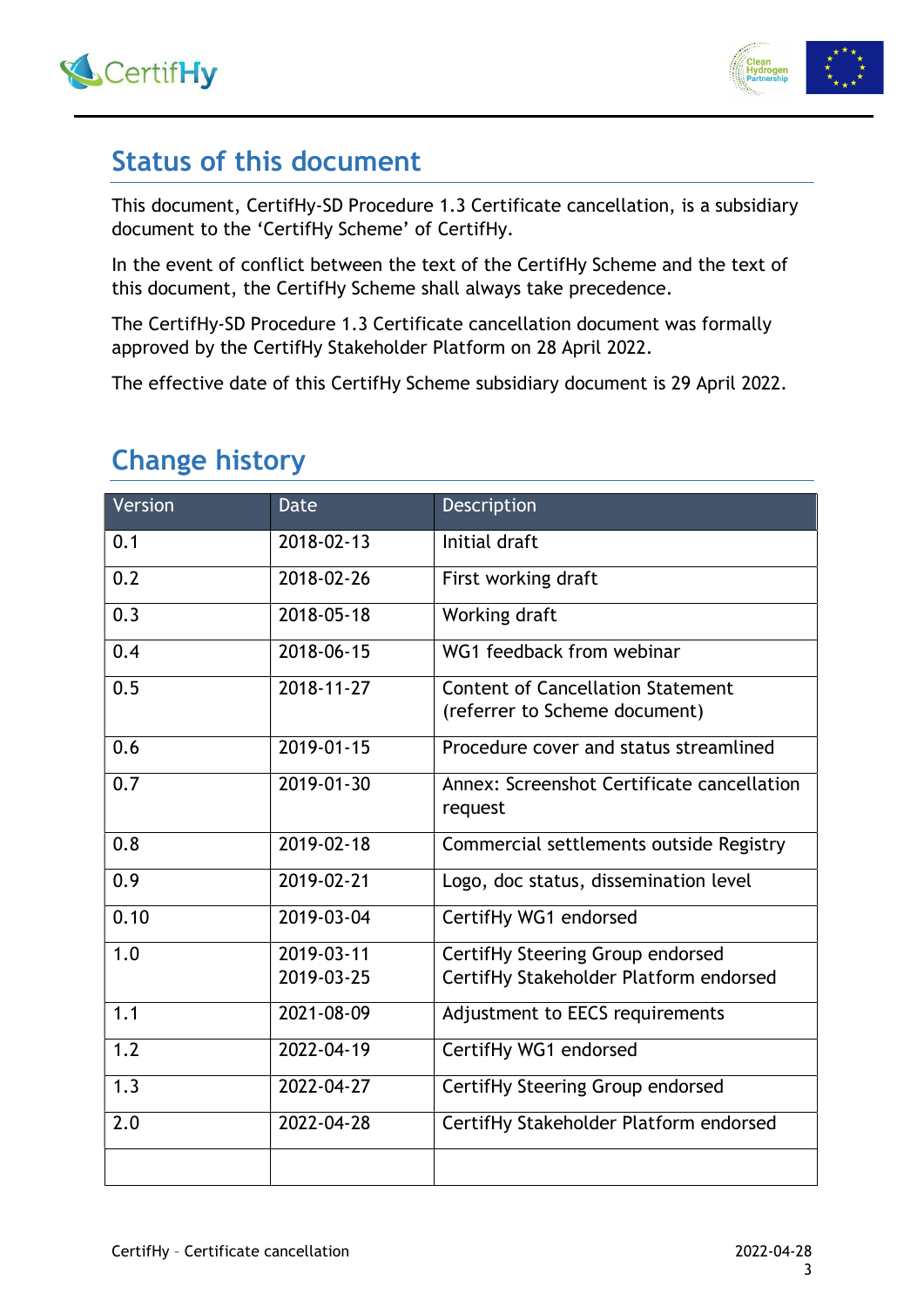



## 1 Introduction

### 1.1 General

CertifHy's mission is to advance and facilitate the production, procurement, and use of Hydrogen fulfilling ambitious environmental criteria in order to protect the climate and improve the living conditions of humankind.

CertifHy wants to contribute to and promote an environmentally, socially and economically sustainable production of Hydrogen in all uses including energy, mobility, chemical conversion, etc.

### 1.2 CertifHy Scheme

CertifHy is a European Certification Scheme for Hydrogen fulfilling specific criteria that sets out statements and principles regarding the operation of the scheme. It covers the entire upstream supply chain to the production device exit gate at defined quality. The scheme is continuously reviewed and improved by means of a multi-stakeholder dialogue.

The core features of the scheme are openness, reliability, integrity, quality and transparency. Those values are the fundamentals of CertifHy's relationship with its Stakeholders.

The scheme is complemented by Procedure documents (P), which further provide detailed descriptions of the procedures.

### 1.3 Purpose

The purpose of this document is to specify the procedure of the Certificate cancellation in the CertifHy Registry.

This Procedure document "P1.3 Certificate cancellation" is a subsidiary document to the CertifHy Scheme. References to the Scheme are made in the following chapters:

**Section 7.3 Cancellation Statement**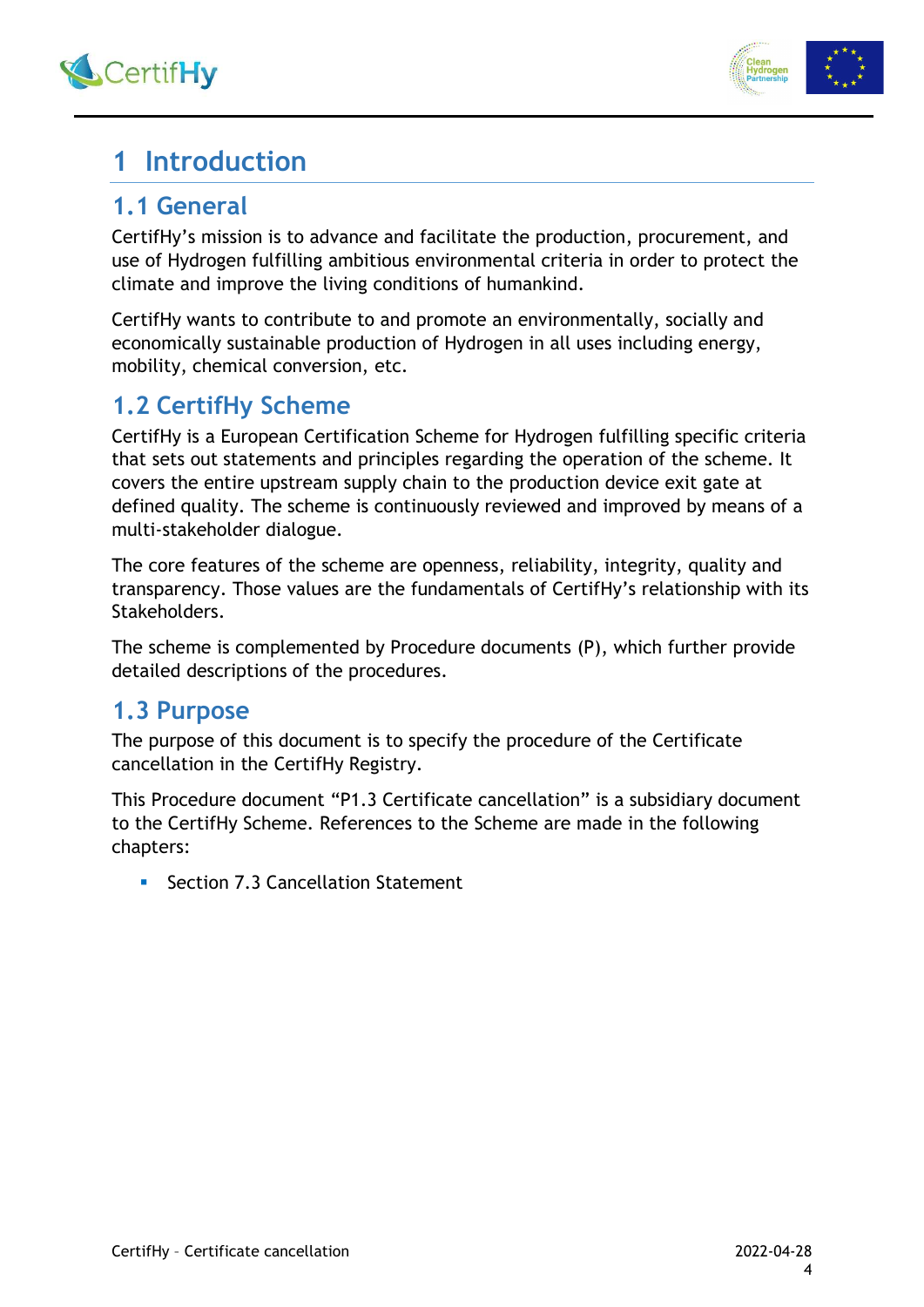



# 2 Definitions

For a common understanding of the terminology used in the CertifHy documents, definitions and terms are outlined and explained in the CertifHy scheme section 5.

In case this document uses further terminologies not specified in section 5 of the scheme, they are explained in the table below.

| Term | Definition |
|------|------------|
|      |            |
|      |            |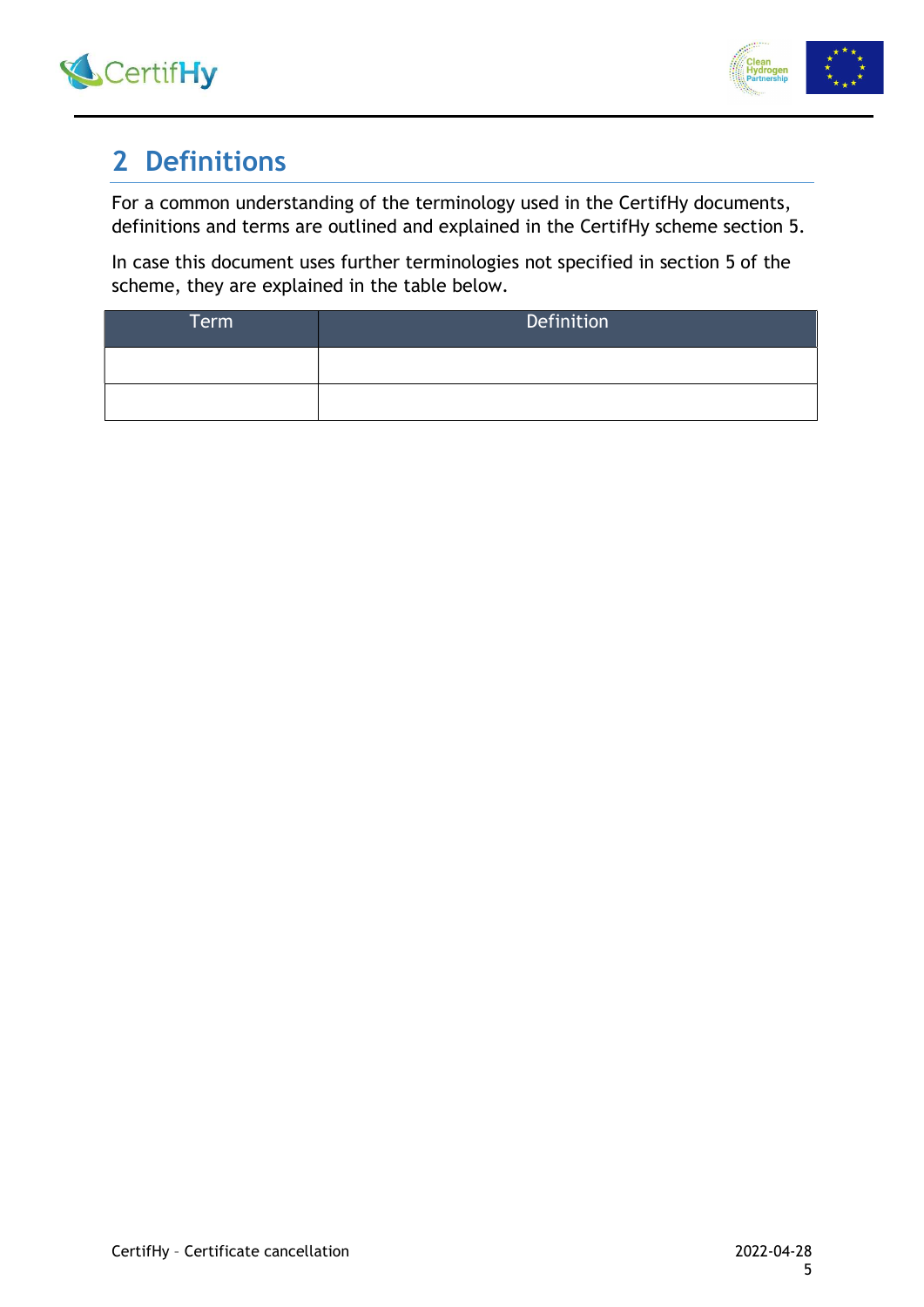



# 3 Procedure description

#### Process overview (for illustrative purposes only)



The process of the Certificate cancellation is triggered by the respective Certificate owner through a cancellation request, including information about the claim for which the Certificate is being used for. The Issuing Body may check completeness, purpose and alignment of the cancellation request with CertifHy principles.

The commercial part of this cancellation is outside CertifHy perimeters.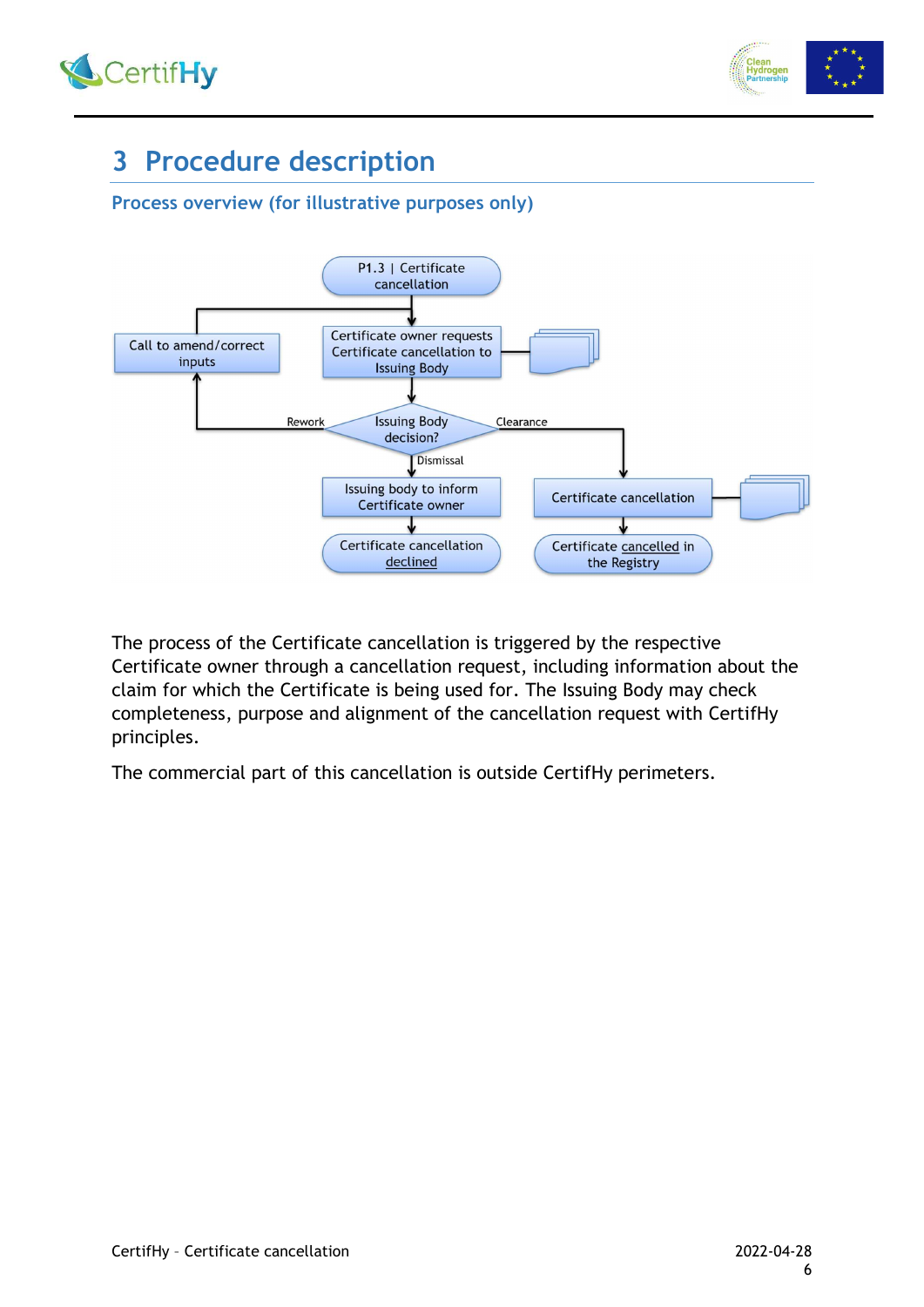



### 4 Procedure steps

#### Process trigger

The initiating process of the Certificate cancellation can only be done by the owner of the Certificate (Account Holder) or any other duly authorised person of the owner of the Certificate.

Commercial settlement – if any – between the cancelling Account Holder and a possible third party (customer) is in the sole responsibility of the two parties.

#### Requesting a cancellation

The Certificate owner or a duly authorised person can request online for the cancellation of the Certificate. The cancellation request has to be submitted to the Issuing Body. The owner is obliged to provide specific information, which is outlined in Annex 1.

The request shall be completed preferably in English or in a common EU language such as German, French and Spanish. Required documents in any other language must be officially and legally translated.

#### Certificate Cancellation decision

Where a request has been submitted by the owner for Certificate cancellation, the Issuing Body may decide to either

- (a) give clearance for Certificate cancellation and automatically cancel the Certificate in the Registry; or
- (b) claim for rework of the Certificate cancellation request and ask the owner to check for completeness and accuracy of the required information; or
- (c) dismiss the Certificate cancellation and inform the owner accordingly.

Upon Certificate cancellation (a), the Certificate owner will be able to request a Cancellation Statement. Information about the content of the statement can be found in the CertifHy Scheme in "Section 7.3. Cancellation Statement".

Where a Certificate cancellation (a) has been successful, a Certificate cannot be transferred to other accounts anymore.